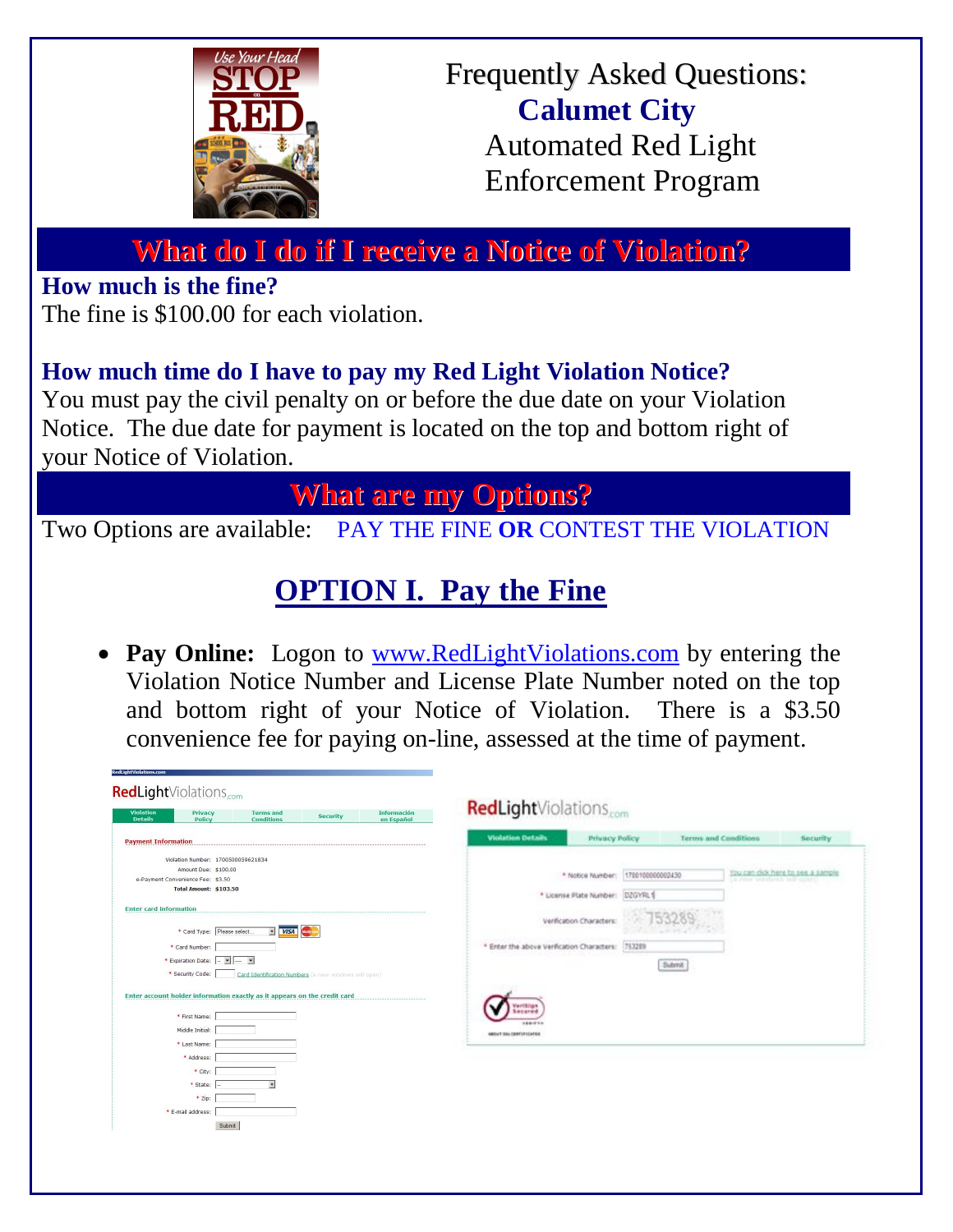- Pay By Mail: Mail your check or money order (payable to the Calumet City Photo Enforcement Program) in the return envelope provided. Be sure to include the payment stub from the bottom of the notice you received along with your payment. Please do not send cash.
- **Pay By Credit Card:** A Toll Free number has been established for the City and is noted on the violation. Payments will be accepted between the hours of 9am – 4pm. We accept VISA and MasterCard and there is a \$3.50 convenience fee for the service. A transaction confirmation number will be provided as well as an email confirmation for your permanent records if you wish.

# • In-Person Payments are not available.

# **OPTION II. Contest the Notice of Violation:**

Please make sure that the basis for your contest is one of the following four options (these are also listed on the back of the notice of violation)

- a. Police officer already issued you a uniform traffic citation for the same violation (the citation issued by the police officer takes precedence over the Violation Notice).
- b. Vehicle or license plates were stolen and not recovered at the time of the violation
- c. Vehicle was leased or rented to another party, and a written affidavit of the lessee of the vehicle and a lease agreement were submitted
- d. Vehicle was an emergency vehicle or lawfully participating in a funeral procession

# **Contest By Mail:**

- Fill in the **CONTEST BY MAIL** circle on the notice stub and on the self-addressed return envelope.
- Enclose a letter signed by the registered owner of the vehicle setting forth facts that establish a defense.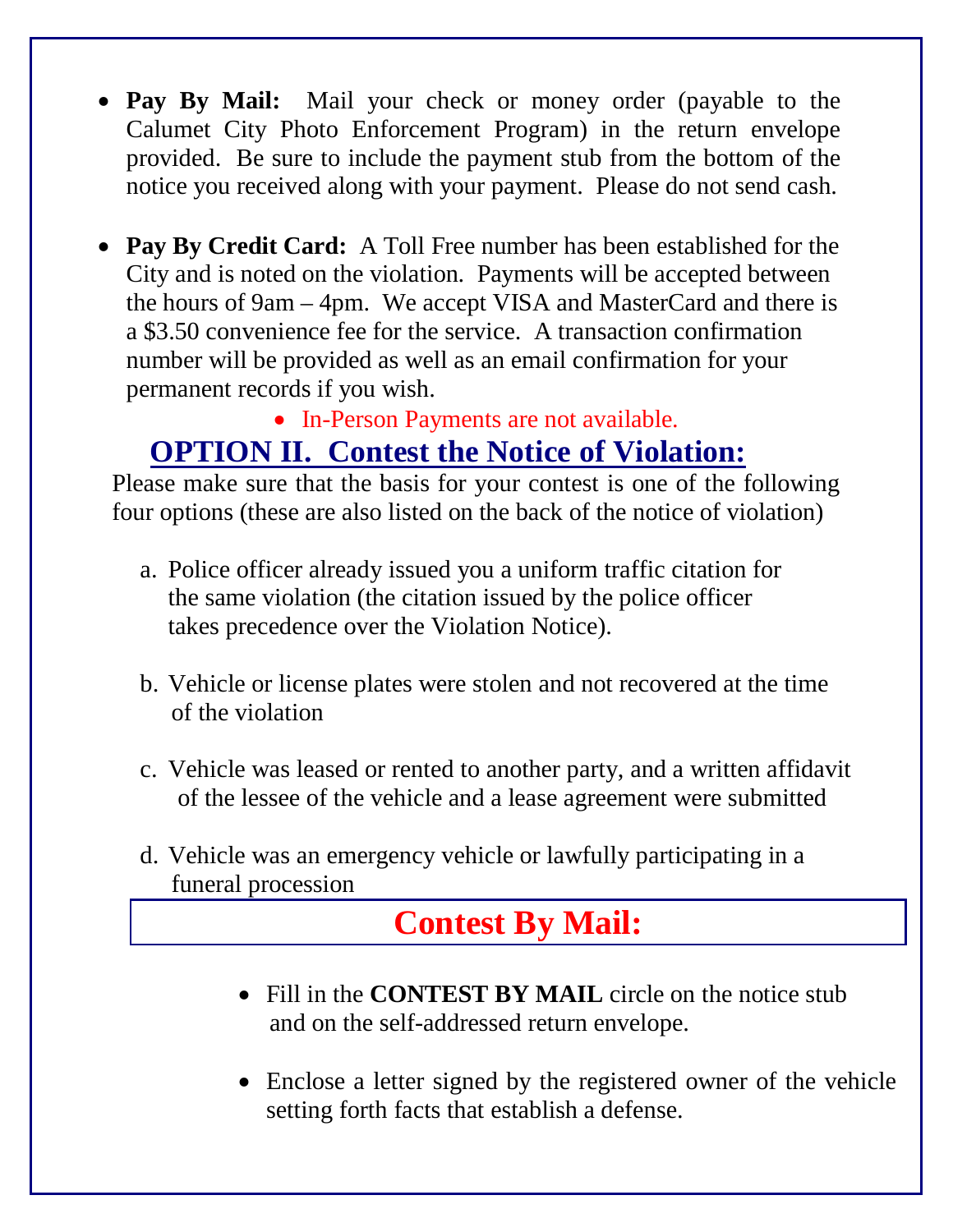- Enclose any supporting evidence, such as affidavits, photos, state vehicle registration, official police vehicle theft/or recovery reports with the Violation Notice Number indicated.
- Be certain these documents are legible and complete. Send copies, original documents will not be returned.
- Enclose all evidence to support your defense as the Hearing officer's decision is final.
- All Contest By Mail materials must be submitted using the enclosed return envelope and must be received by the Pay or Contest By Date.

Requests to Contest Received **AFTER** the Pay or Contest By Date:

- The Registered Owner (no one else) must send a document to the City Clerk and
	- (1) Explain why a reply was not sent prior to the Pay or Contest by Date and
	- (2) State why the request to contest should be heard.

## **CALUMET CITY CLERK OFFICE 204 PULASKI ROAD CALUMET CITY, IL 60409**

# **Request An In-Person Hearing:**

- Fill in the **IN PERSON HEARING** circle on the return stub and on the return envelope. Mail the stub in the return envelope.
- Requests will only be honored if received by the Pay or Contest By Date (within the first 21 days of the initial violation notice).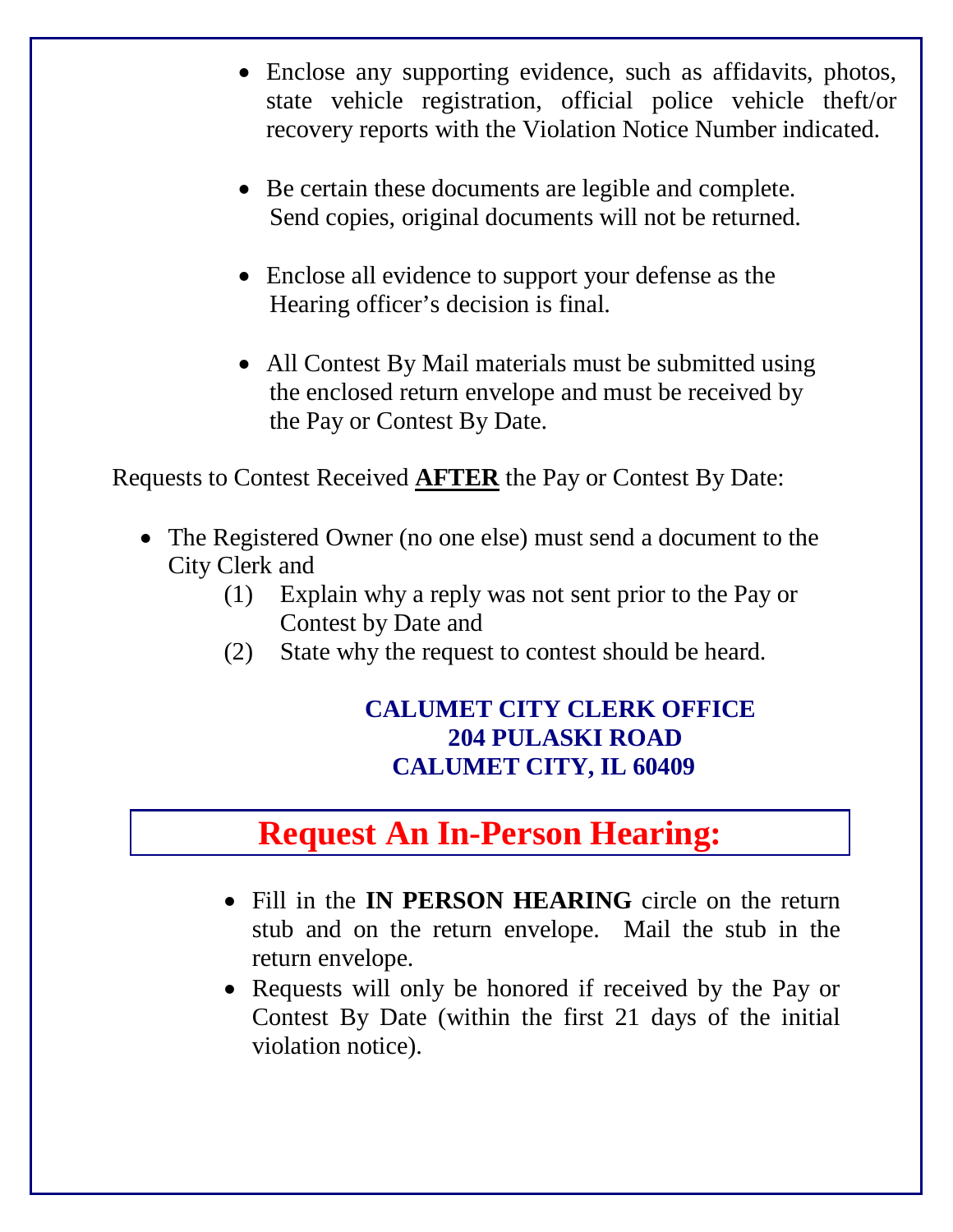### **Why has Calumet City decided to implement an Automated Red Light Photo Enforcement Program?**

According to the Insurance Institute for Highway Safety, a recent nationwide study of deadly crashes at traffic signals indicates that 22 percent failed to obey the signal. In 2006, the fatality rate approached 900 and 144,000 injuries where recorded, all a result of red-light running. It is the City's belief that implementation of an Automated Red Light Photo Enforcement Program will reduce the number of red light collisions and injuries associated with such crashes. The goal of this program is to increase traffic safety in Calumet City by reducing red light running violations, red light crashes and red light injury crashes without impacting City funds.

## **What is a Red Light Violation?**

There are Two Types of Red Light Violations:

**Right Turn on Red without coming to a complete stop.**

You may be cited with a Red Light Violation if you fail to bring your vehicle to a complete stop before turning right when the light is red. Turning right on red, after bringing your vehicle to a complete stop, is only allowed at intersections that do not have signs prohibiting such turns. For exact wording, please check Illinois' Rules of the Road, or visit the Secretary of State's website, www.cyberdriveillinois.com

**Entering an intersection after the traffic signal has turned red.**

### **If I am in the intersection when the light is yellow and the light changes to red, will I receive a Notice of Violation?**

No. The automated system only becomes active once the red light is showing. It will not capture a vehicle that enters the intersection prior to the light changing to red. If you entered the intersection on yellow, it is legal to clear the intersection if the light turned red while you were still in the intersection. In the violation notice, the first photo shows your car at the white line when the stoplight was red. In the second photo the stoplight was still red when the car proceeded into the intersection.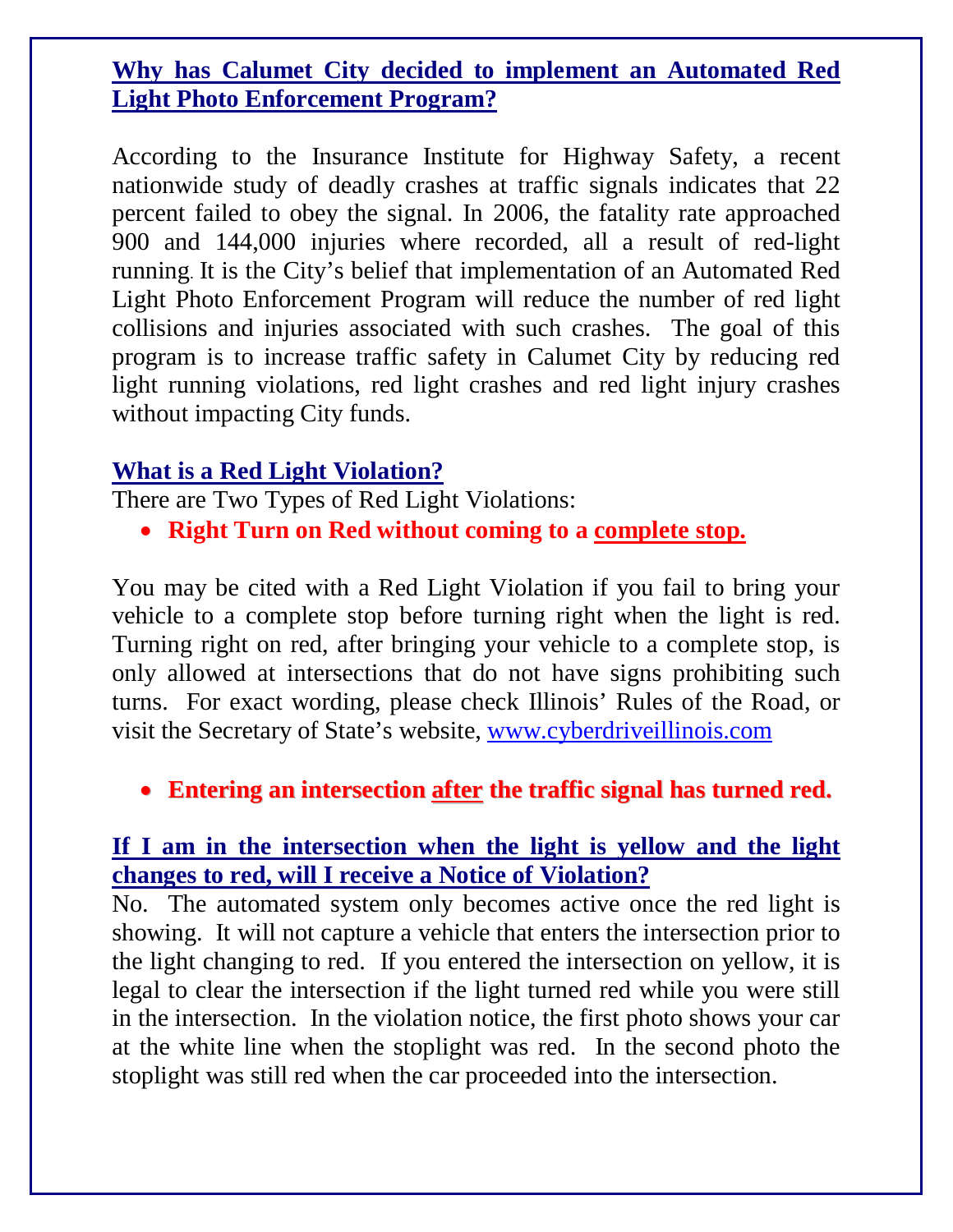## **Will the red light cameras take a picture of the driver of the vehicle?**

No. A violation of the Calumet City Ordinance is a civil violation assessed against the owner of the vehicle; it is not a criminal violation. Similar to a parking ticket, there is no need to identify the driver and therefore, no need to capture the image of the driver. This violation will not affect your driving privileges or insurance rates.

### **Where can I go to view my video and images?**

To view your violation video clip and images, log on to www.redlightviolations.com. To log on to the site you must enter your 16 digit Notice Number and License Plate information located at the top right of your Violation Notice. If you do not have Internet access, you may visit any public library for Internet access to view your video.

### **What if I was not the operator of the car at the time the violation took place…am I still liable?**

Under Illinois State Law, HB 4835 effective May, 2006, the registered owner of a vehicle is liable for any automated traffic law violations that occur to the vehicle. It does not matter who was driving the car, the law clearly states that the registered owner is liable.

### **The car was a rental, why did I receive the Violation Notice?**

Under the law, the person(s) designated on the rental or lease agreement of a vehicle as the driver(s) of that vehicle is responsible for any assigned violations during the rental period. Your name and address were provided to us by the rental car agency.

### **What happens if I ignore the Violation Notice?**

Failure to pay the civil penalty or to contest liability prior to the Pay or Contest Date on the Notice will result in a Determination of Liability being entered against you. You will be given another 14 days to pay, at which time, if payment has still not been received, a Final Determination of Liability will be issued. If the Final Determination of Liability is not paid, a late payment fee will be imposed and the fine increased. If this Second Notice remains unpaid, collections and an entry of a judgment against you may proceed.

# **Failure to pay Five (5) Violations may result in the** *Owner's Drivers License Being Suspended.*